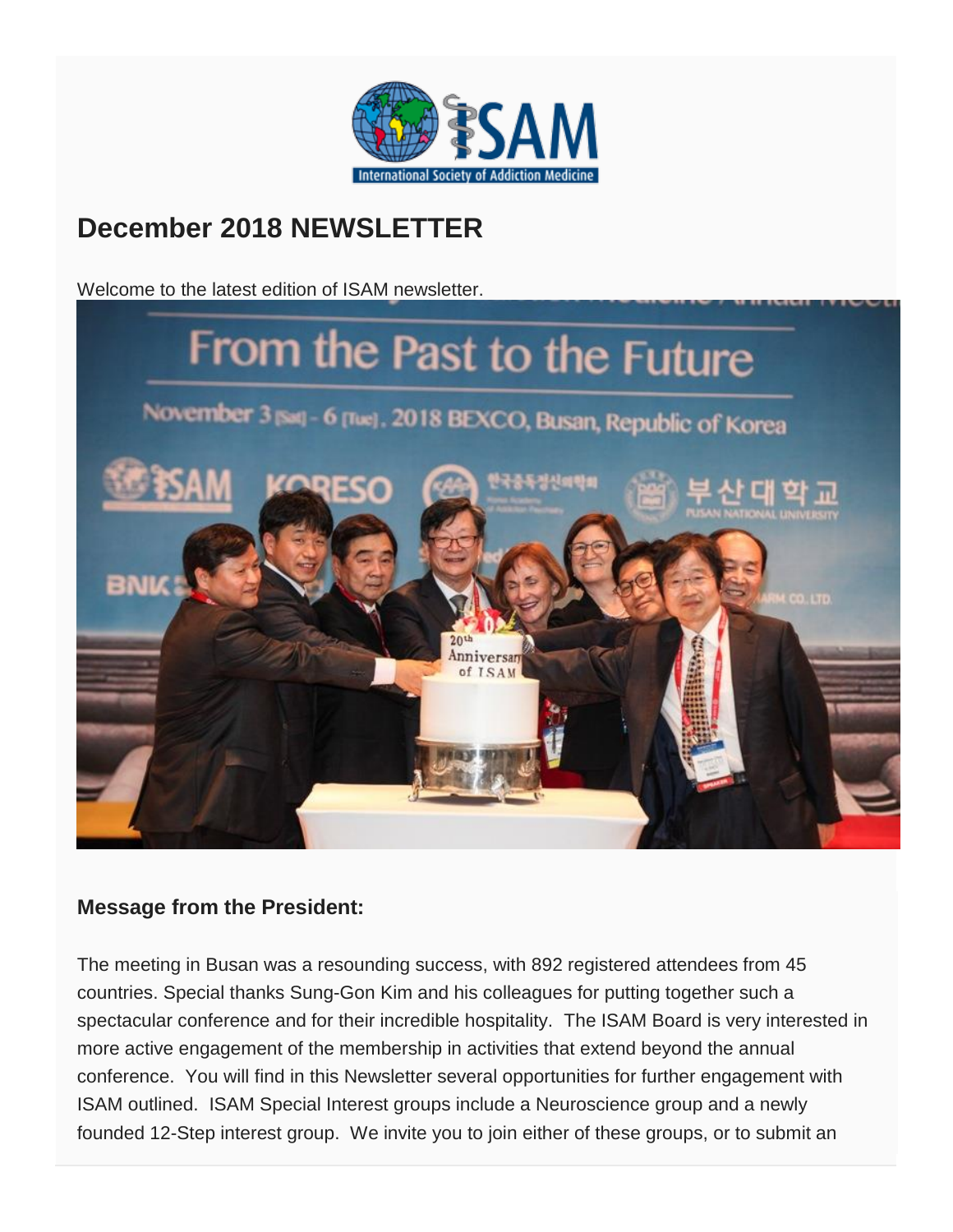idea for an interest group for the ISAM Board to consider. In addition, we are interested in increasing our regional representation by increasing the Regional Representatives. If you have thoughts about this or are interested in serving as a regional representative, please contact the ISAM office. Thanks for all you do for ISAM. Happy Holidays – Kathleen Brady, ISAM President

In Busan many participants were awarded by ISAM and the Organizing Committee, some of them are: Anna Maria Vella - Malta, Katrine Melby – Norway, Joshua Lee – USA, Oxana Turcanu – Moldova, Abdul Rasyid Bin Sulaiman – Malaysia, Satoko Mihara –Japan, Dan Lubman – Australia and Soo Hyun Park, Jang Rae Kim, I Suk Lee, Eun Jong Min, Yeon Sue Kim from Korea.







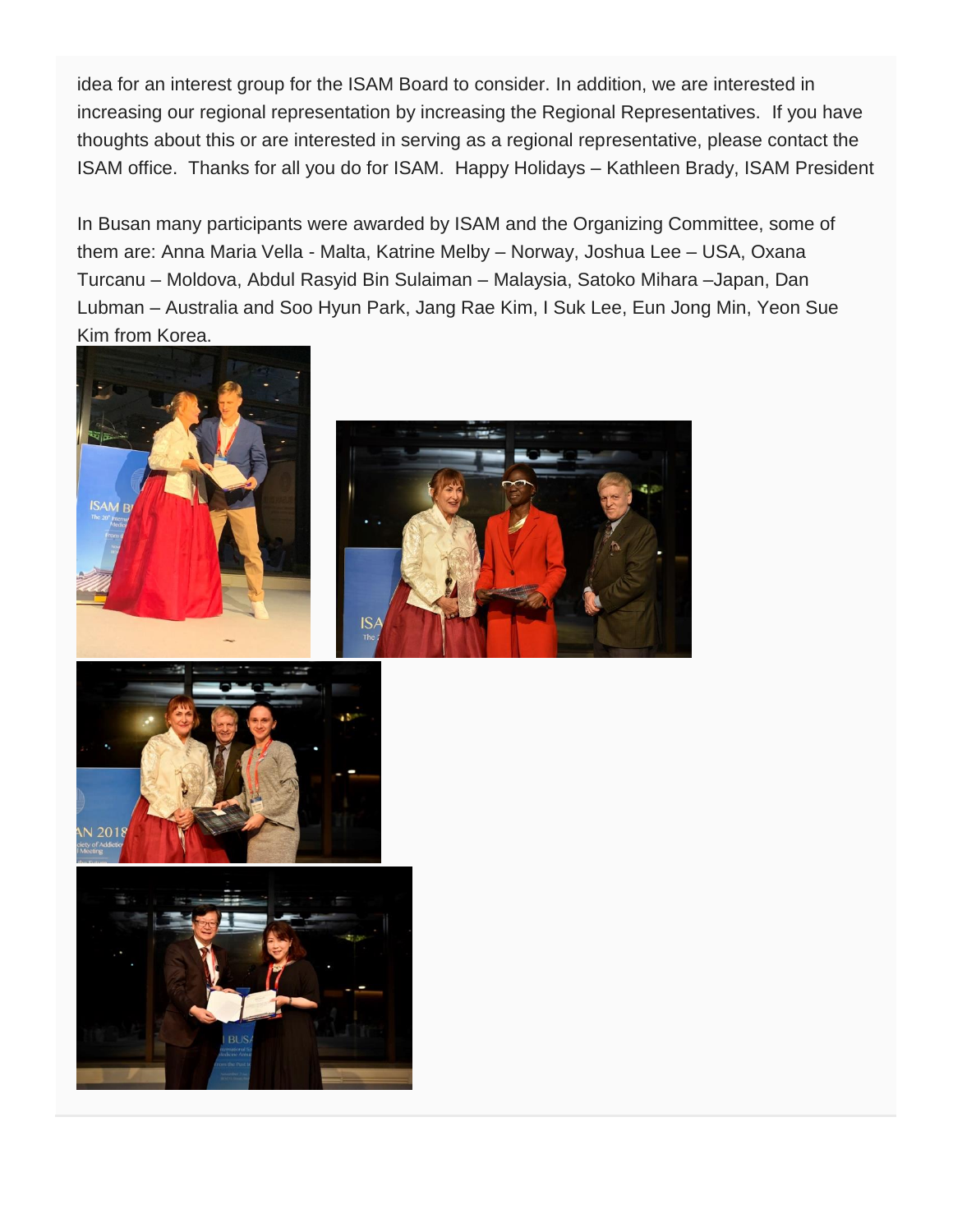# **News from the Board of Directors**

At the Strategy Planning meeting in Busan, the ISAM Board of Directors have chosen a Motto: *Global Excellence in Addiction Medicine*

#### ISAM Interest Groups

\_\_\_\_\_\_\_\_\_\_\_\_\_\_\_\_\_\_\_\_\_

At the ISAM 2018 in Busan, our latest Interest Group was approved – the 12-Step Group with their initial meeting during the conference dates.



If anyone is interested in forming an ISAM Interest Group, please forward your proposal for the group, along with a draft of your Terms of Reference to the ISAM Head Office [\(admin@isamweb.org\)](mailto:admin@isamweb.org) to be reviewed by the Board of Directors.

#### Board of Directors Liaison Positions

\_\_\_\_\_\_\_\_\_\_\_\_\_\_\_\_\_\_\_\_\_

The ISAM Board of Directors (BOD) accepted the following Liaison positions for the current Board and also is looking for an individual interested in a new role on the Board: Publications Liaison. Expressions of interest to be sent to the ISAM Head Office: [isam.mdorozio@gmail.com](mailto:isam.mdorozio@gmail.com)

#### Current positions:

- Liaison to Congress Local Organizing Committees (LOCs): Kathleen Brady
- Liaison to Regional Representative Committee/Liaison to Affiliate Societies: Greg Bunt
- Liaison to Funding Committee (includes External Funding Committee chaired by Hannu Alho): Riaz Khan
- Liaison to Communication and Public Relations Committee: Henrietta Bowden-Jones
- Liaison to Education and Training Committee: Alex Baldacchino
- Liaison to International Relations Committee: Hamad Al-Ghaferi
- Liaison to Membership Committee: Sung-Gon Kim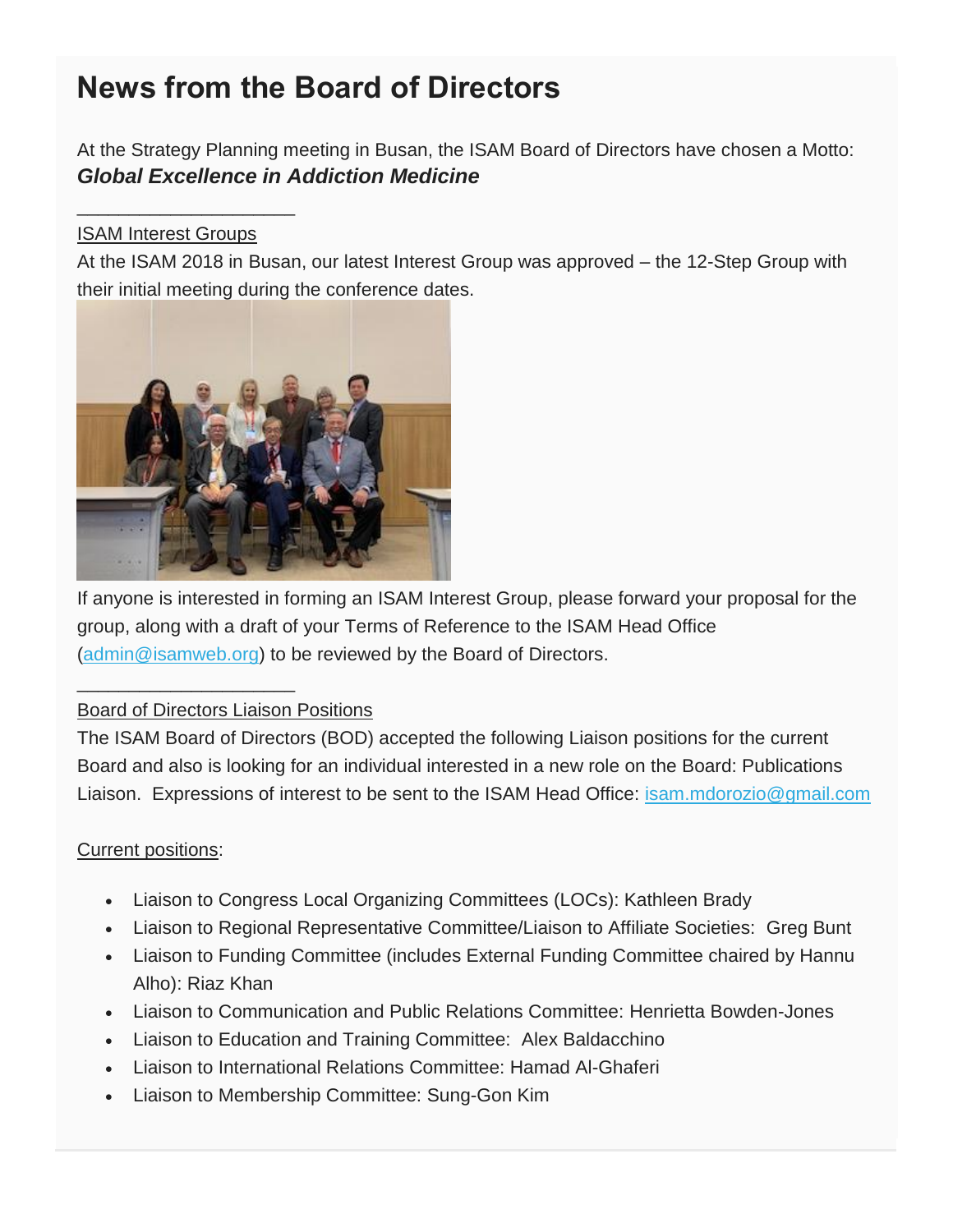#### Criteria: New Position

\_\_\_\_\_\_\_\_\_\_\_\_\_\_\_\_\_\_\_\_\_\_\_\_\_

ISAM is establishing a position for a member of the Board of Directors who will serve as Publication Liaison (Editor). This individual will work with Board members on decisions concerning all official ISAM publications. It includes the ISAM journals, newsletter, publication of annual meeting abstracts, and position papers. That person will promote ISAM publications and advocate for new ISAM publication areas. She/he should have recognition for scholarship, cross-cultural research, and editorial experience, and high quality peer-reviewed publications, and should be able to exercise leadership in this position. ISAM members interested in being considered for this position should send a CV and a letter expressing their vision for ISAM publications to [isam.mdorozio@gmail.com.](mailto:isam.mdorozio@gmail.com)

ISAM is excited to announce their newest Regional Representative Chapter GCC, covering the Gulf Countries of: Bahrain, Kuwait, United Arab Emirates, and Oman, under the chair ship of Dr. Hamad AlGhaferi (drhamad@nrc.ae). If an individual is interested in forming a geographic regional chapter – you are requested to send your expression of interest to the ISAM Board of Directors at [admin@isamweb.org](mailto:admin@isamweb.org)

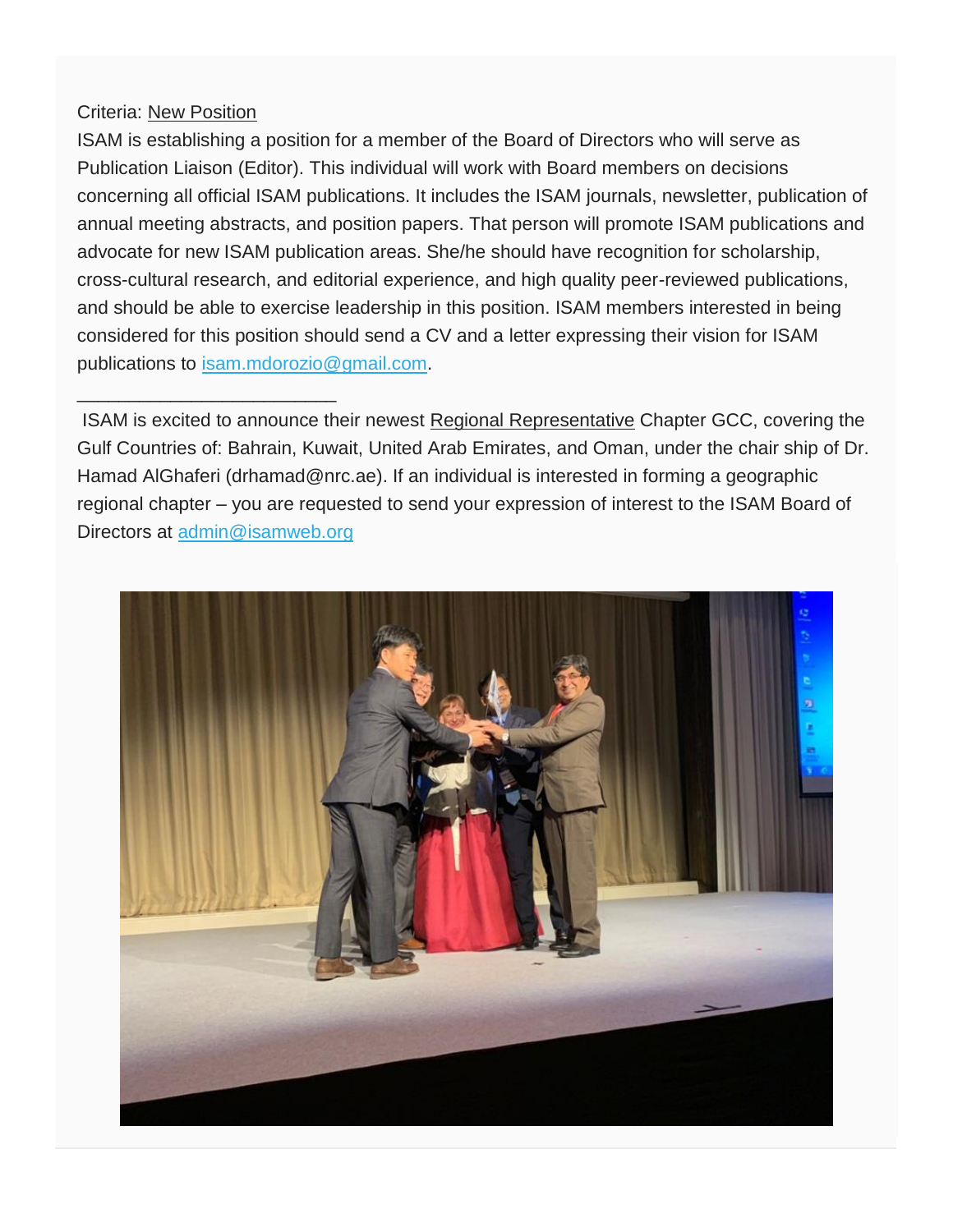### **ISAM NEW DELHI, INDIA November 13-16, 2019**



Two Fundamentals Workshops will be offered in conjunction with ISAM 2019 Delhi at the ISAM Annual Meeting and Scientific Conference to be held Nov 13-16, 2018 in Delhi, India. The workshops will be held 8:30-4:30 on Nov 12, 2019 at the Pullman Hotel. Lunch and coffee break refreshments will be provided.

The cost is \$300 for non-ISAM members and \$200 for ISAM members. Registration is on the ISAM webpages: [www.isamweb.org](http://www.isamweb.org/)

### **Other Upcoming Scientific Events**

[Evolution of Addiction Treatment Conference.](https://www.emedevents.com/conferenceview/medical-conferences-2018/evolution-of-addiction-treatment-conference-2019-98396) Jan 24 - 27, 2019 Los Angeles, California

[American College of Psychiatrists \(ACP\) Annual Meeting](https://www.emedevents.com/conferenceview/medical-conferences-2018/american-college-of-psychiatrists-acp-annual-meeting-2019-57728) Feb 20 - 24, 2019 Honolulu, Hawaii, USA

**[American Association for the Treatment of Opioid Dependence](http://www.aatod.org/)** Mar 1-3, 2019, Orlando, Florida, USA

[Treating the Addictions by Cambridge Health.](https://www.emedevents.com/conferenceview/medical-conferences-2018/treating-the-addictions-by-cambridge-health-alliance-cha-2019-112716) Mar 01 - 02, 2019 Boston, Massachusetts

[The American Society of Addiction Medicine \(ASAM\) 50th Annual Conference](https://www.emedevents.com/conferenceview/medical-conferences-2018/the-american-society-of-addiction-medicine-asam-50th-annual-conference-innovations-in-addiction-medicine-and-science-31446) Apr 04 - 07, 2019 Orlando, Florida, USA

[EPA 2019: 27th European Congress of Psychiatry](https://www.emedevents.com/conferenceview/medical-conferences-2018/epa-2019-27th-european-congress-of-psychiatry-107224) Apr 06 - 09, 2019 Warsaw, Poland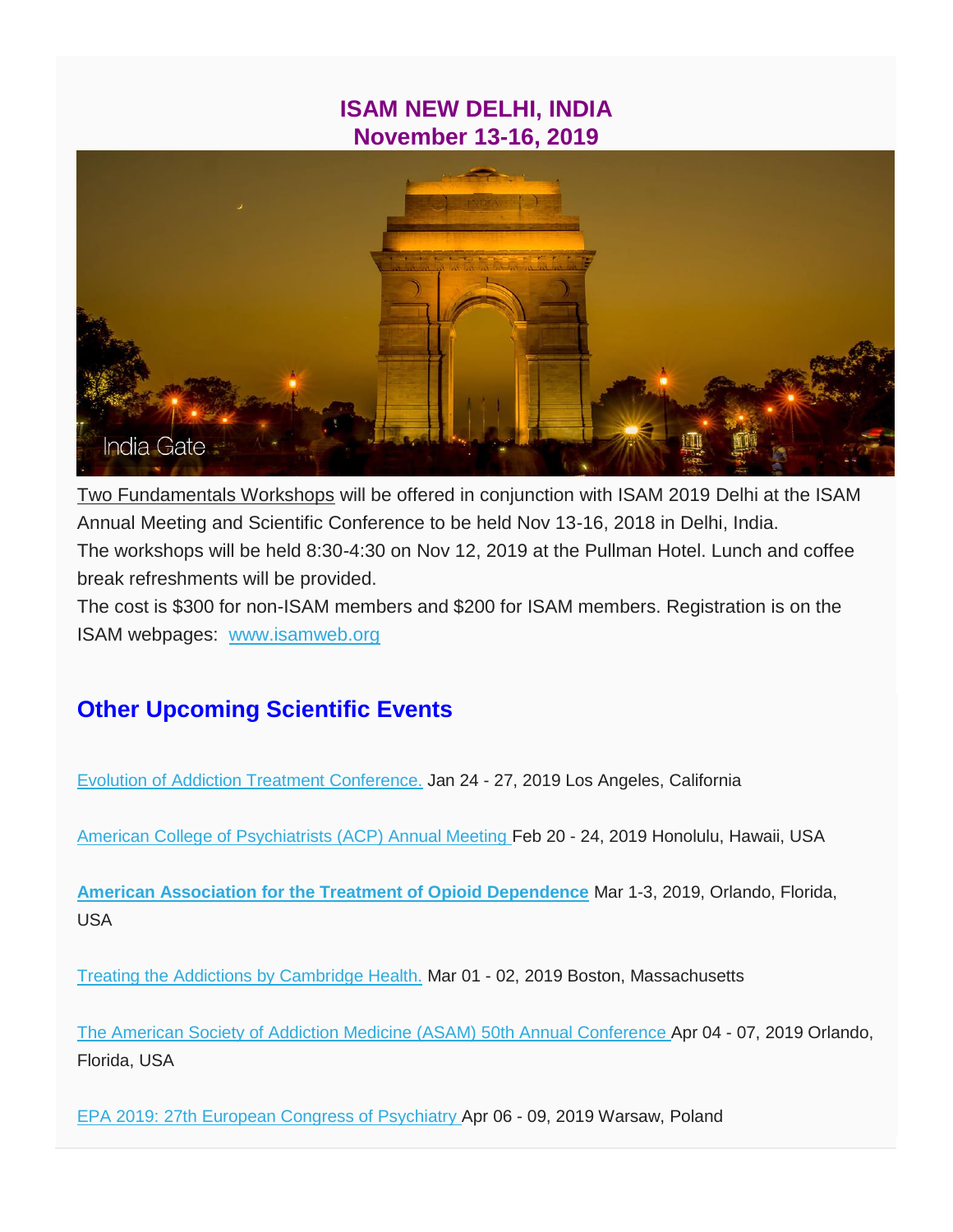[4th International Conference on Addiction and.](https://www.emedevents.com/conferenceview/medical-conferences-2018/4th-international-conference-on-addiction-and-sleep-disorders-122537) Apr 15 - 17, 2019 Valencia, Spain

[American Psychiatric Association \(APA\) Annual Meeting](https://www.emedevents.com/conferenceview/medical-conferences-2018/american-psychiatric-association-apa-172nd-annual-meeting-13067) May 18 - 22, 2019 San Francisco, California, USA

[West Coast Symposium on Addictive Disorders \(WCSAD\).](https://www.emedevents.com/conferenceview/medical-conferences-2018/west-coast-symposium-on-addictive-disorders-wcsad-2019-98541) May 30 - Jun 02, 2019 La Quinta, California, USA

The 2019 [College on Problems of Drug Dependence \(CPDD\) Annual Scientific Meeting](https://www.xcdsystem.com/cpdd/attendee/index.cfm?ID=MxqonST) June 15-19, San Antonio, Texas

The 2019 [NIDA International Forum](https://www.drugabuse.gov/international/international-forum) June 14–17, 2019 San Antonio, Texas.

[International Conference on Drug Abuse Prevention and Illegal Drugs,](https://www.emedevents.com/conferenceview/medical-conferences-2018/international-conference-on-drug-abuse-prevention-and-illegal-drugs-icdapid-2019-122439) Aug 09, 2019 Colombo, Sri Lanka

[2019 California Society of Addiction Medicine \(CSAM\)](https://www.emedevents.com/conferenceview/medical-conferences-2018/2019-california-society-of-addiction-medicine-csam-review-course-112666) Sep 04 - 07, 2019, Anaheim, California USA

[Cape Cod Symposium on Addictive Disorders \(CCSAD\) 2019](https://www.emedevents.com/conferenceview/medical-conferences-2018/cape-cod-symposium-on-addictive-disorders-ccsad-2019-98529) Sep 05 - 08, 2019 Hyannis, Massachusetts, USA

[Addiction, Alcoholism, Drug-Substance Abuse, Psychiatry and Recovery Summit](https://www.emedevents.com/conferenceview/medical-conferences-2018/addiction-alcoholism-drug-substance-abuse-psychiatry-and-recovery-summit-126341) Oct 07 - 08, 2019 Abu Dhabi, Abu Dhabi, UAE

## **MERRY CHRISTMAS AND A HAPPY NEW YEAR**

**From the Newsletter Editorial Board: Adrian Abagiu** (Romania); **Jenna Butner** (USA); **Susanna Galea-Singer** (New Zealand); **Jan Klimas** (Canada);

*Copyright © 2018 International Society of Addiction Medicine, All rights reserved.*

You are receiving this email because you are a subscribed member of the International Society of Addiction Medicine

**Our mailing address is: International Society of Addiction Medicine c/o Management Office 47 Tuscany Ridge Terrace NW Calgary Alberta T3L345, Canada**